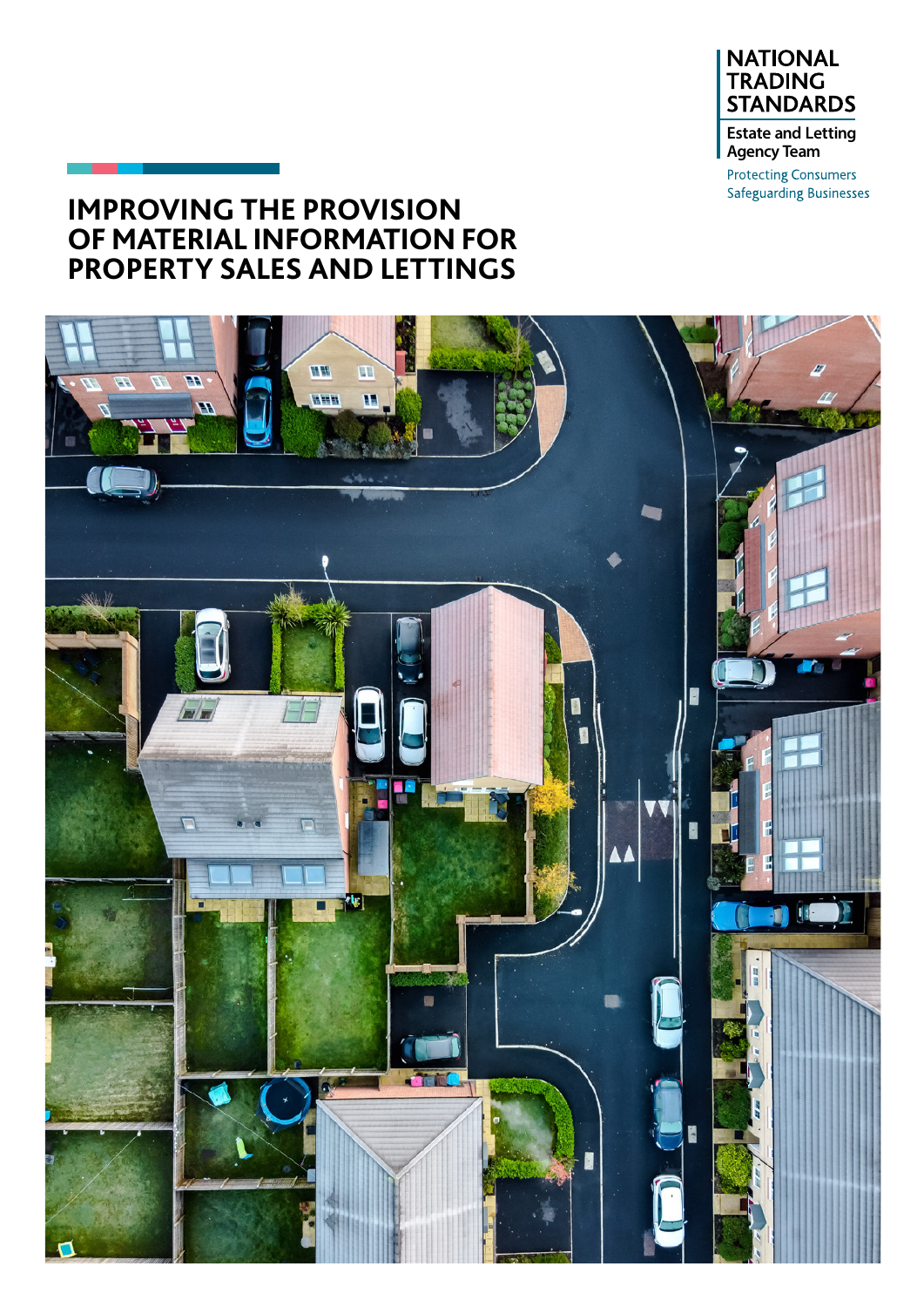## **Homes matter more than ever**

Of all the decisions we take in our lives, deciding where we live is undeniably one of the most important. It can have a profound impact on our health, happiness and wellbeing. COVID-19 has, if anything, increased the importance of where we live, given millions of us have been spending so much more time at home.

Tenants are often contributing a significant proportion of their monthly income to pay the rent and, for home buyers, the purchase is often one of the largest financial transactions people make. Access to accurate and essential information to make the decision to buy or rent is vital. It is this information which supports consumers, helping them make informed choices about whether to make further enquiries about the property.

This document highlights why the industry should go further. We believe there is a legitimate need for consumers to be able to access available, essential material information about a property in the earliest stages of the renting or buying process.

#### **What is material information?**

Under current legislation, as set out in the Consumer Protection from Unfair Trading Regulations 2008, estate agents, letting agents and property portals have a legal obligation not to omit material information from consumers. But what is material information?

This can range from traditional elements of property descriptions, such as the sale or rental price or the number of bedrooms or tenure information (for sales), to more recent factors, such as broadband speed and the availability of renewable or alternative energy sources.

National Trading Standards is asking the property industry, specifically estate and letting agents, for views on what constitutes material information. We would really welcome your views and we do hope you will take part.

## **SHARE YOUR VIEWS**

**Your experience is invaluable** We would like your views on what you think constitutes material information. To complete the survey, [click here](https://www.surveymonkey.co.uk/r/NTSELATIS)



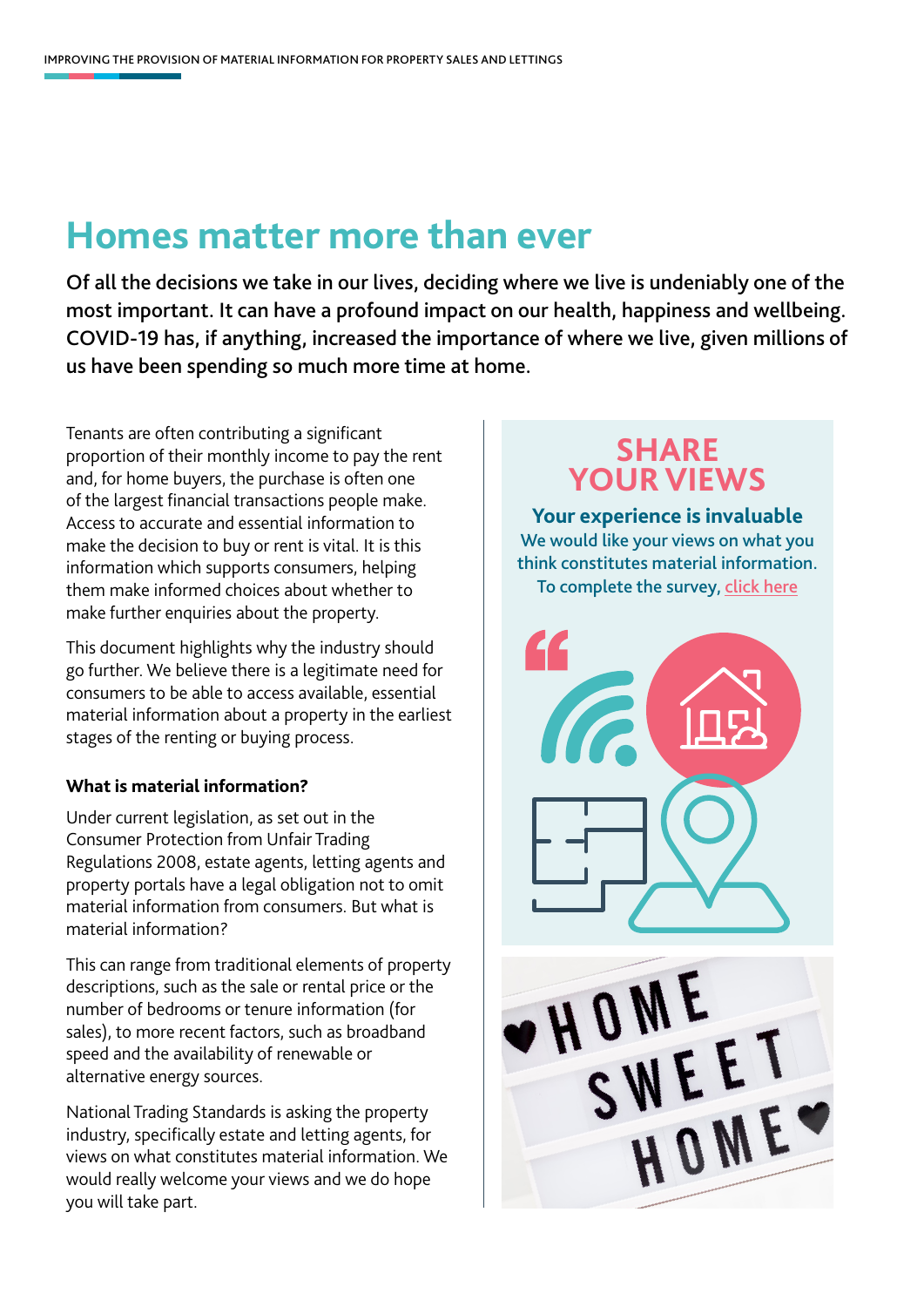#### **Consumers want more information**

The Estate and Letting Agency Team at National Trading Standards carried out research\* in January 2021 amongst potential buyers and tenants to understand consumers' expectations about the information that is available when buying or renting a home.

For most people, the journey to buy or a rent a new home begins with an online search on property portals or estate agent websites. Here's what consumers are saying:



Some 90% of respondents who use property portals would prefer to find detailed information about a property on a portal

#### **Building trust among consumers**

By listening to what consumers are saying about the provision of information, the property industry can build consumer confidence and trust. Most consumers we asked said they get suspicious of why certain information is missing and just over 40% said they thought something must be wrong with the property if information is missing. Nearly 40% said it would make them reluctant to proceed with buying or renting the property. Providing more information routinely will give customers what they need to make an informed decision at an early stage.

#### **Preventing avoidable costs**

New research by Propertymark, as reported in the media, found that property transactions that fall through lose consumers £1,571 on average. There are multiple reasons for this but providing comprehensive information at the start of the process would reduce the risk of learning about material information after committing financially to some of the buying fees, such as survey and legal costs.

an average of

**£4,123** in commission for every property sale that falls through



87% of respondents agree that property portals should include all key information about a home in their property listing 87% that property portals should include all key an average of

# >50%

Crucially more than half of respondents said that they would be less likely to buy or rent a property where information was missing on the property listing.

Agents commit significant time and resources to marketing properties. Propertymark found that estate agents lose an average of £4,123 in commission for every property sale that falls through. Again, there will be multiple reasons for properties falling through, but providing more information at that the start of the process will help both consumers and agents.